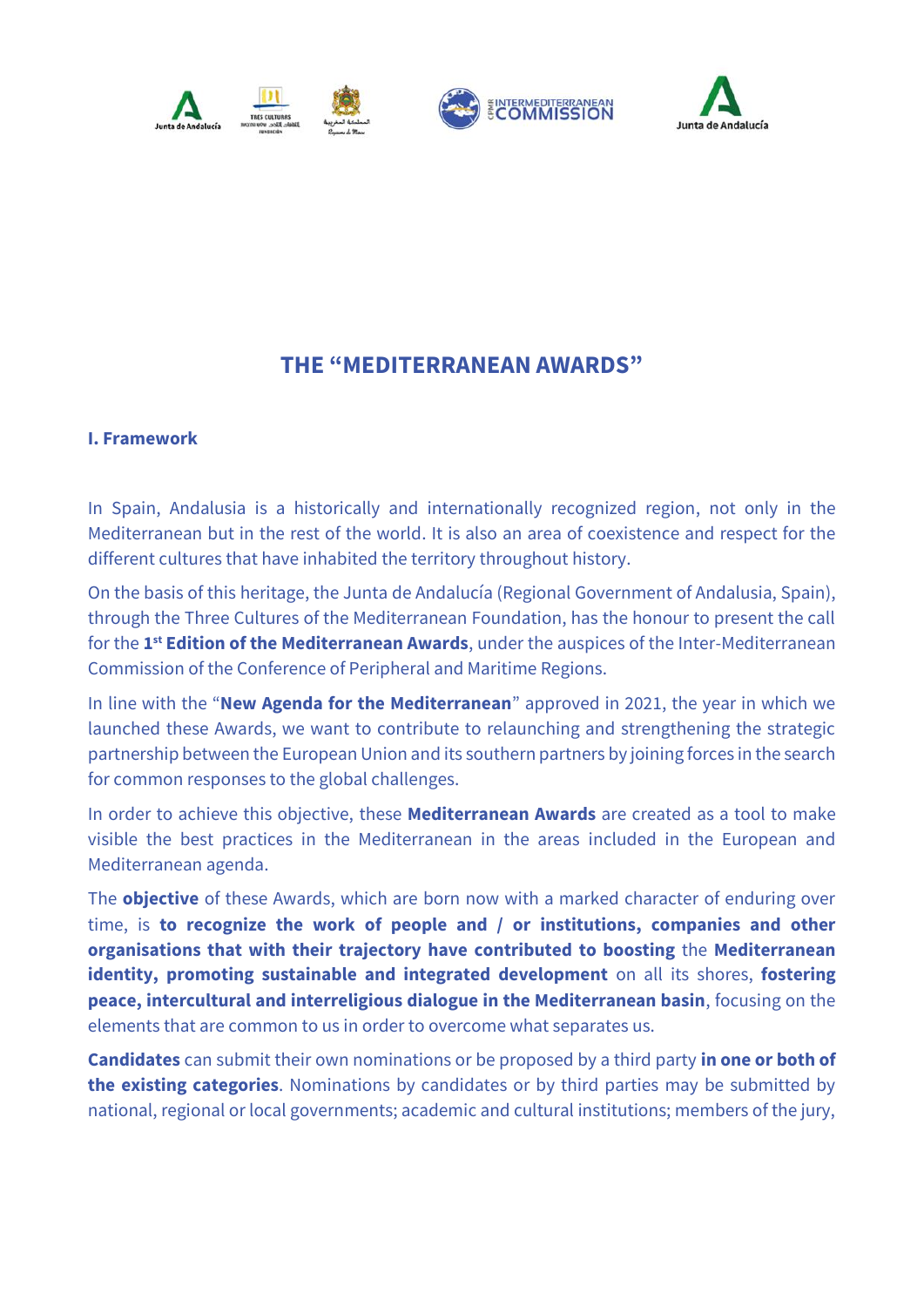companies and other organisations or any person acting on his/her own behalf, from anywhere in the world. **Jury members themselves will not be admissible as candidates**.

The **awarded persons and / or institutions, companies and other organisations must necessarily belong to one of the Mediterranean riparian countries**: Spain, France, Monaco, Italy, Malta, Slovenia, Croatia, Bosnia and Herzegovina, Montenegro, Albania, Greece, Cyprus, Turkey, Syria, Lebanon, Israel, Palestine, Egypt, Libya, Tunisia, Algeria and Morocco. Likewise, **Jordan and Mauritania** are included as members of ARLEM (The Euro-Mediterranean Regional and Local Assembly) and **Portugal**.

The **formula for submitting nominations** will be made by filling in the form for this purpose hosted on the web: https://premiosdelmediterraneo.org/. Likewise, a letter of candidacy will be sent through the mentioned form in any of the following languages: Spanish, English or French.

Before the application is submitted, the legal notice and the privacy policy must be accepted on the website: **https://premiosdelmediterraneo.org/**. The candidate will receive an acknowledgment of receipt of the application via e-mail, if this is not the case, please send an email to: premiosmed@tresculturas.org, indicating an application has been submitted but acknowledgment of receipt has not been received. In the event of a nomination being submitted by a third party must have the consent of the proposed candidate.

The electronic mail: **premiosmed@tresculturas.org** will be the address to contact to report any technical incident or query in relation to these Awards.

The letter of candidacy that, in case of being sent by an institution, company or other organization must be on its official letterhead, signed, in any case, as well as stamped, whenever possible. This letter must contain at least the following information:

- **Name**, **surname**, **nationality** and/or business name of the person/institution, company or other organisation submitting its nomination or being proposed by a third party.
- **Contact** coordinates (e-mail and telephone number at least) of the person/institution, company or other organisation submitting its nomination or being proposed by a third party.
- **Category and Award** to which it is presented.
- **Reasoned statement** of no less than 300 words and no more than 500 on the merits of the candidate's person/institution, company or other organisation together with a supporting dossier/memory (photographic reports, videos, etc.) of those merits if it were an institution, company or other organisation or a resumé as detailed as possible if it were a person, including in both cases, if appropriate, support for the candidacy that endorses and justifies the merits adduced in the rationale.

## **II. Categories**

**Category 1. Institutional Awards for institutions, companies or other organisations, as well as for persons.**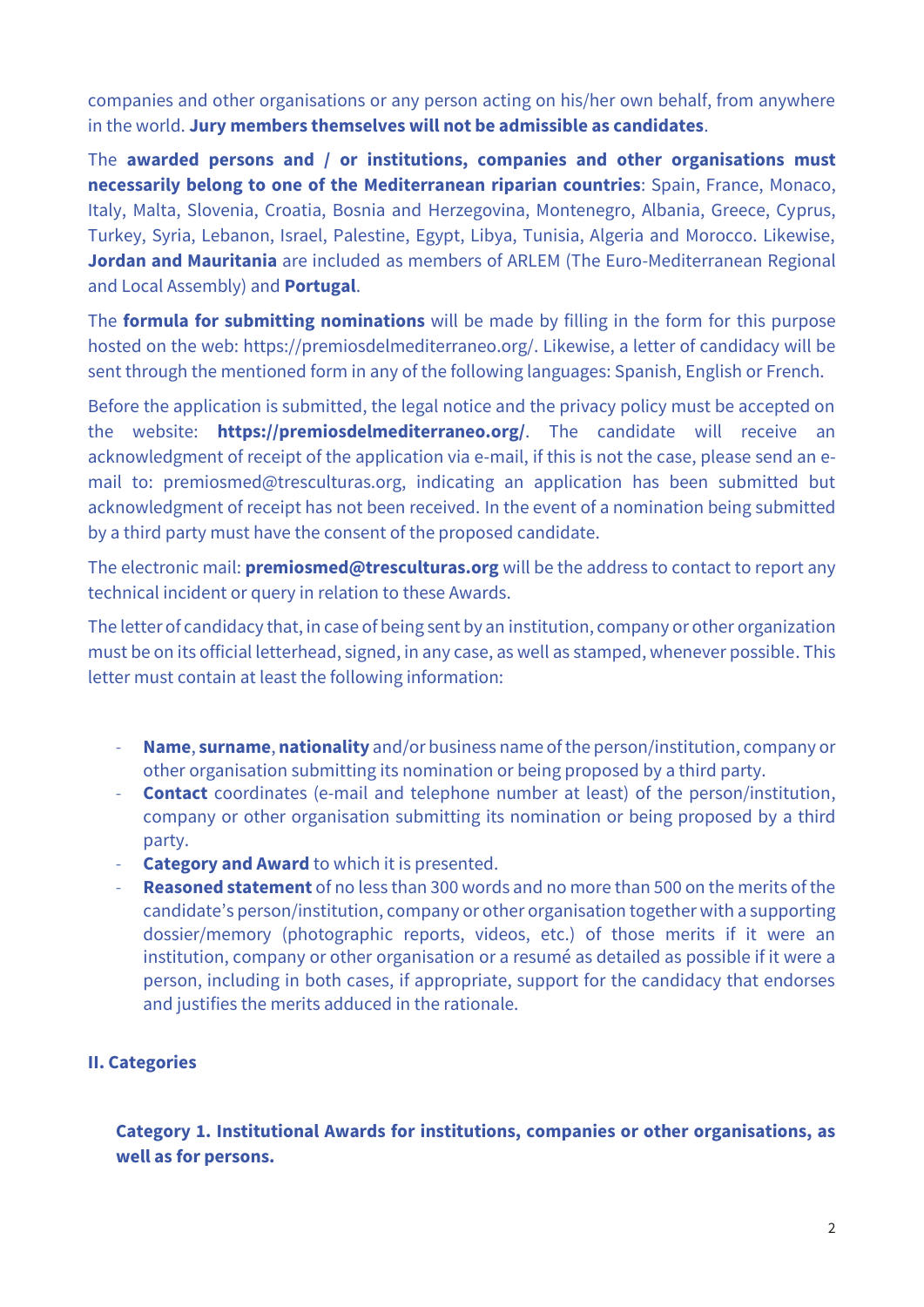- **Mediterranean Digital Award (MDA).** Projects of institutions or companies (be these SMEs, micro-SMEs, cooperatives, etc.) or other organisations, or persons, that contribute to increasing competitiveness or improving services thanks to digitalisation will be awarded.
- **Mediterranean Green Award (MGA).** Projects from institutions or companies (be they SMEs, micro-SMEs, cooperatives, etc.) or other organisations, or persons, that contribute to reducing the ecological footprint or environmental impact in the Mediterranean and making it a more sustainable area will be awarded.
- **Mediterranean Women's Award (MWA).** Aimed at projects of institutions or companies (be these SMEs, micro-SMEs, cooperatives, etc.) or other organisations, or persons, that promote the empowerment of women at all levels of economic, cultural, scientific or academic activity, contributing to the reduction in the Mediterranean of existing obstacles to the access of women, especially those in rural areas, to all their potential and resources, without discrimination on the grounds of gender.
- **Mediterranean Solidarity Award (MSA).** Aimed at projects of institutions or companies (be these SMEs, micro-SMEs, cooperatives, etc.) or other organisations, or persons, that sponsor solidarity actions, especially in the context of the COVID-19 pandemic, or to reduce the economic, social, cultural and academic or any other kind of gap between the different shores of the Mediterranean.
- **Mediterranean Identity Award (MIA).** Aimed at projects of institutions or companies (be these SMEs, micro-SMEs, cooperatives, etc.) or other organisations, or persons, that promote the values, traditions, aspirations and attitudes of the peoples bathed by the Mediterranean, helping to enhance and highlight their distinctive features, the relations between their people, creativity, arts and sciences, as well as the ideas that, over the centuries, have shaped the Mediterranean way of life.

## **Category 2.** *Ad personam* **Award.**

• **Mediterranean of the Year Award (MYA).** This award recognizes the trajectory of a person or a group of people for their involvement, commitment, and dedication in contributing to making the Mediterranean a better space in any of the category 1 areas.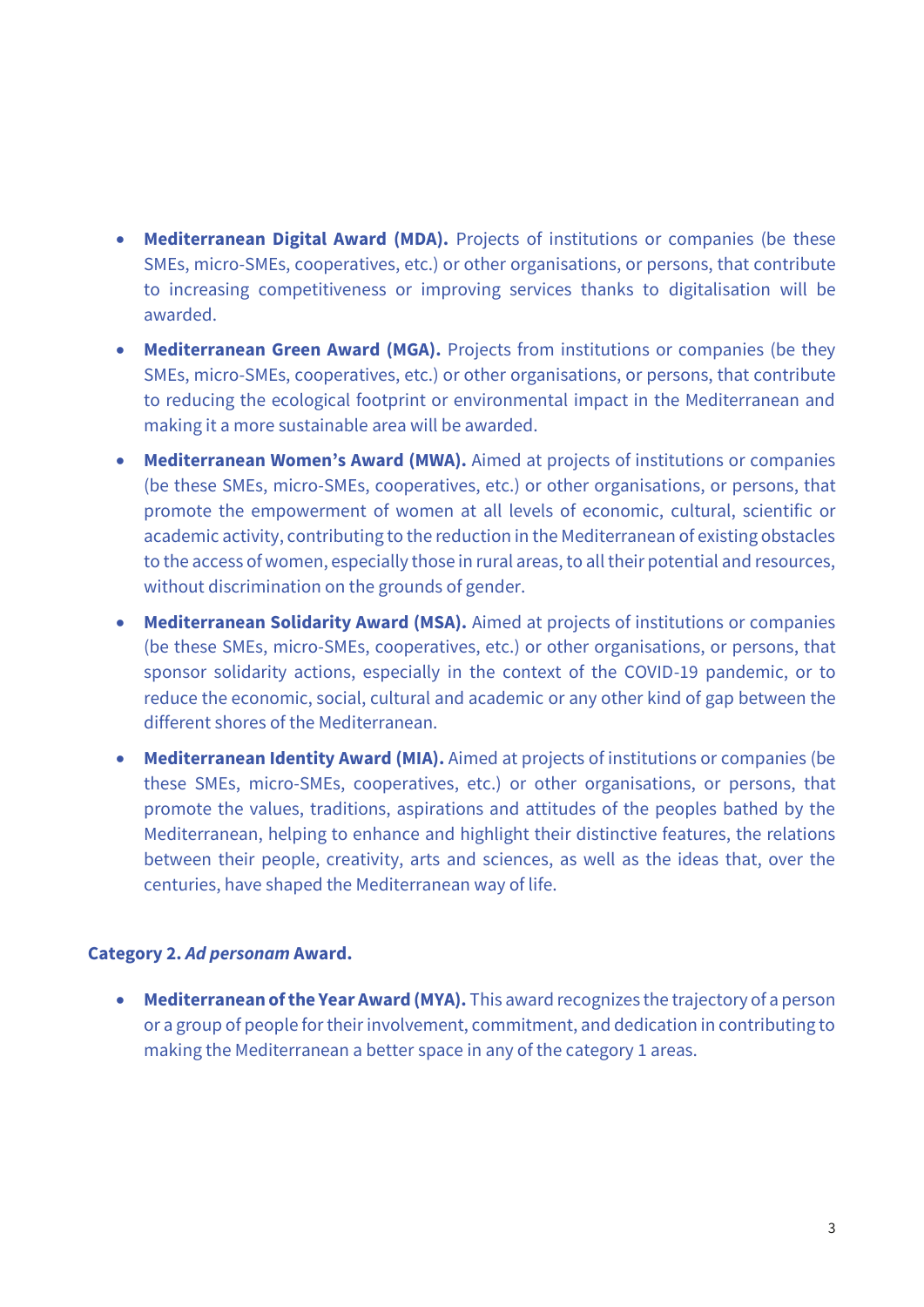**III. Evaluation criteria that the jury will take into account in its decision according to the following scale template.**

| CANDIDATURE: NAME, SURNAME AND/OR BUSINESS NAME OF THE PERSON/INSTITUTION,<br><b>COMPANY OR OTHER ORGANISATION</b> |                      |            |            |            |            |            |  |  |  |
|--------------------------------------------------------------------------------------------------------------------|----------------------|------------|------------|------------|------------|------------|--|--|--|
| <b>EVALUATION CRITERIA</b>                                                                                         | <b>TYPE OF AWARD</b> |            |            |            |            |            |  |  |  |
| (Points from 1 to 5, with 1<br>being the minimum)                                                                  | <b>MDA</b>           | <b>MGA</b> | <b>MWA</b> | <b>MSA</b> | <b>MIA</b> | <b>MYA</b> |  |  |  |
| 1. Innovative<br>character of the<br>person / institution,<br>company or other<br>organisations<br>proposed.       |                      |            |            |            |            |            |  |  |  |
| 2. Quality of work or<br>actions carried out.                                                                      |                      |            |            |            |            |            |  |  |  |
| 3. Respect for artistic,<br>cultural, social, or<br>environmental<br>value.                                        |                      |            |            |            |            |            |  |  |  |
| 4. Authenticity and<br>integrity of the<br>proposal.                                                               |                      |            |            |            |            |            |  |  |  |
| 5.<br>European and<br>especially<br>Mediterranean<br>dimension.                                                    |                      |            |            |            |            |            |  |  |  |
| 6. Sustainability,<br>social<br>responsibility,                                                                    |                      |            |            |            |            |            |  |  |  |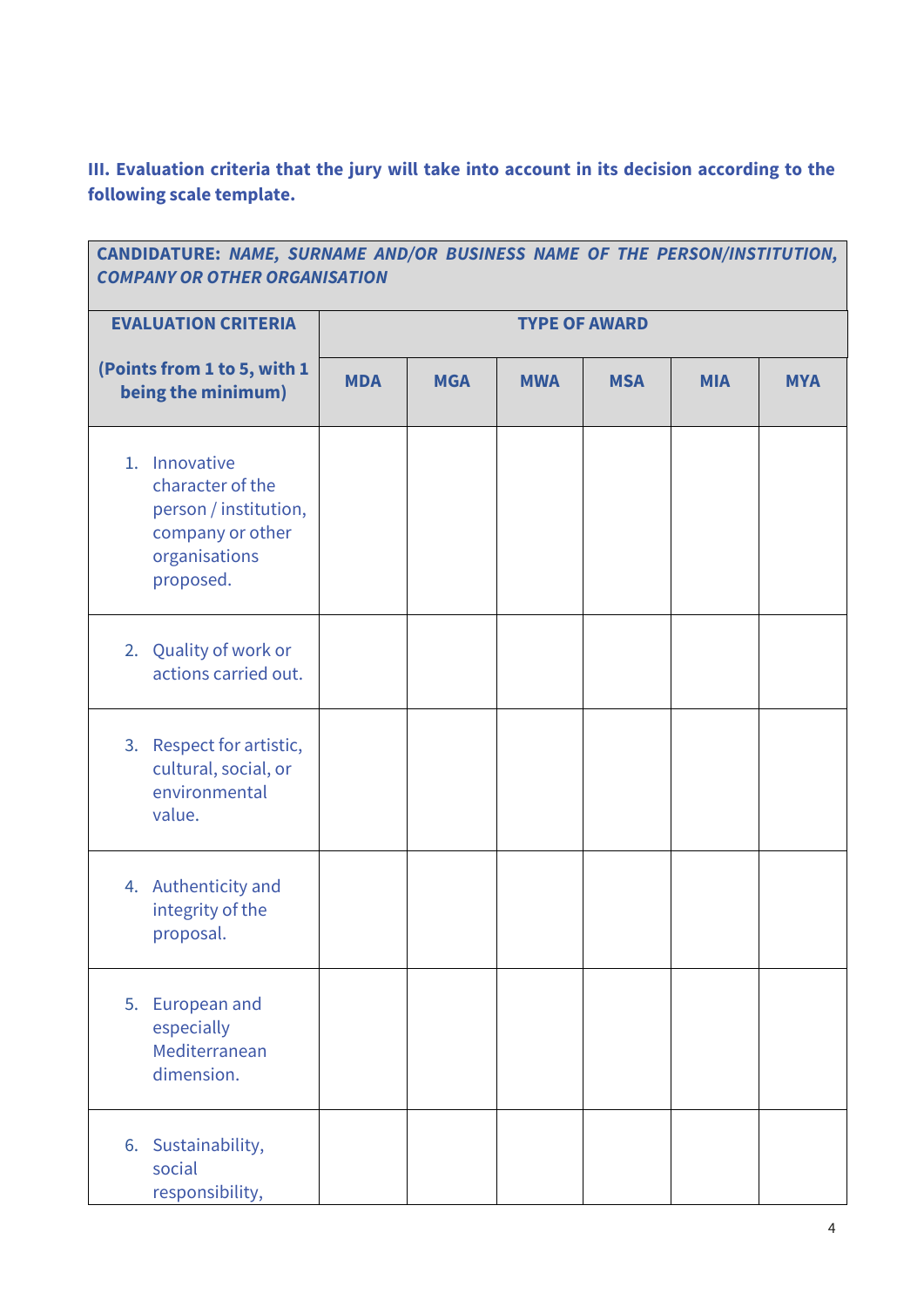| transferability, and<br>possibility of<br>replicating<br>proposed actions or<br>initiatives.                                                                  |  |  |  |
|---------------------------------------------------------------------------------------------------------------------------------------------------------------|--|--|--|
| 7. Good results and<br>good practices<br>achieved, especially<br>regarding the<br>commitment and<br>participation of<br>citizens in actions<br>or activities. |  |  |  |
| <b>TOTAL POINTS EARNED</b>                                                                                                                                    |  |  |  |

## **IV. Candidate selection procedure**

The jury, which will be multidisciplinary and will have a president and a secretary, will be made up of representatives of regional, national, European and international entities that share or promote the principles of collaboration between the peoples and civilisations of the countries bordering the Mediterranean basin in order to transform this region into a space for dialogue, exchange and cooperation in which peace, stability and prosperity are guaranteed, also taking into account, in the context of the recovery of COVID-19, the objectives set out in the New Agenda for the Mediterranean in terms of a green, digital, resilient and fair recovery, guided by the 2030 Agenda for Sustainable Development, the Paris Agreement and the European Green Deal.

Any member of the jury who, if applicable, has proposed any candidature (s) must be inhibited in voting on the modality of the Prize (s) to which that candidacy (s) concurs.

In order to carry out its functions of selecting the candidatures presented, the jury may be supported by entities or persons who do not form part of the jury and who, on the basis of the knowledge they possess in all or each of the subjects covered by the Awards or due to the specialisation of their professional activity or field of competence, may provide advice in the evaluation of these candidatures.

Each application will be evaluated with a maximum score of 5 points for each criterion, in accordance with the provisions of section III.

The Presidency of the Jury will have a casting vote.